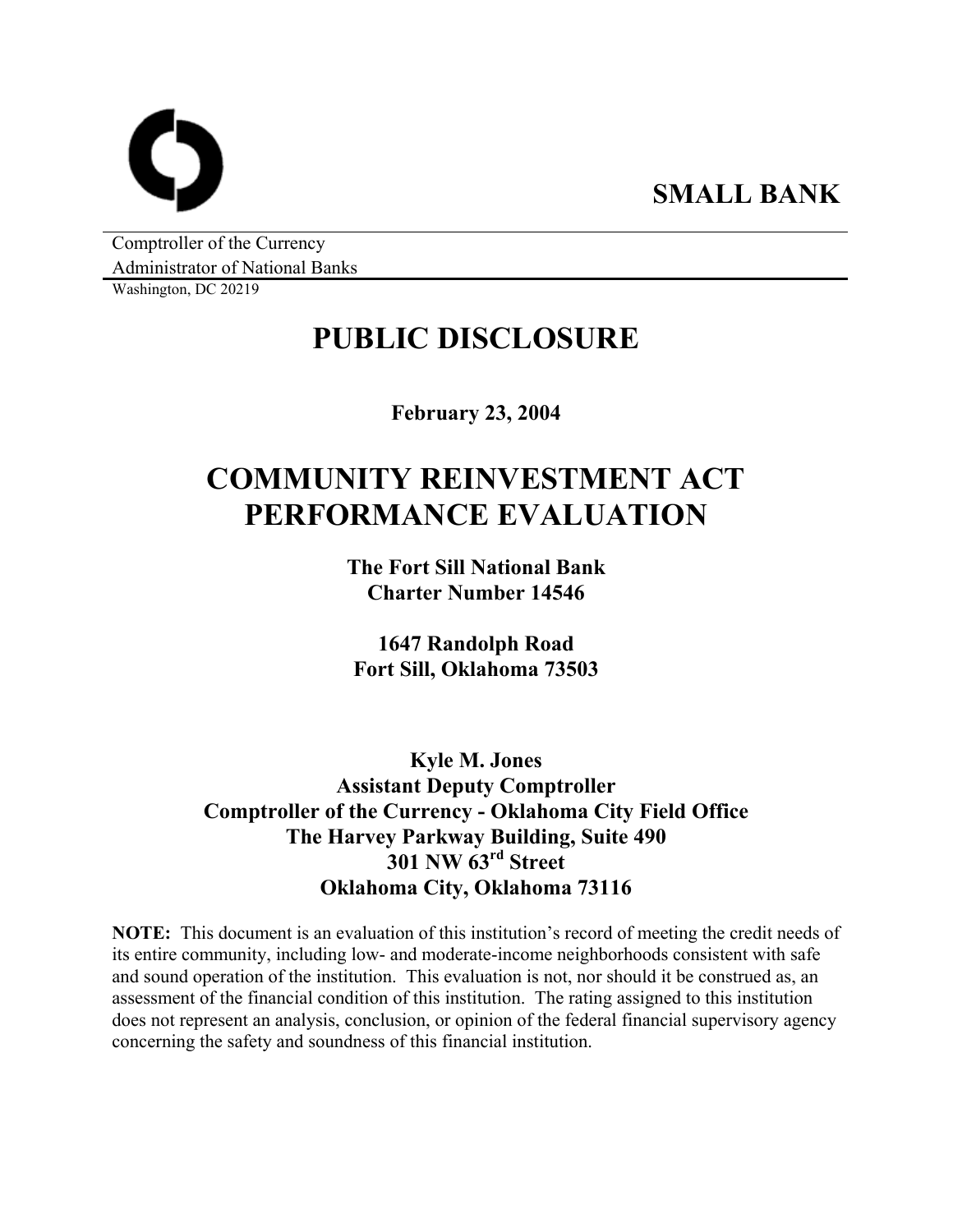# **Table of Contents**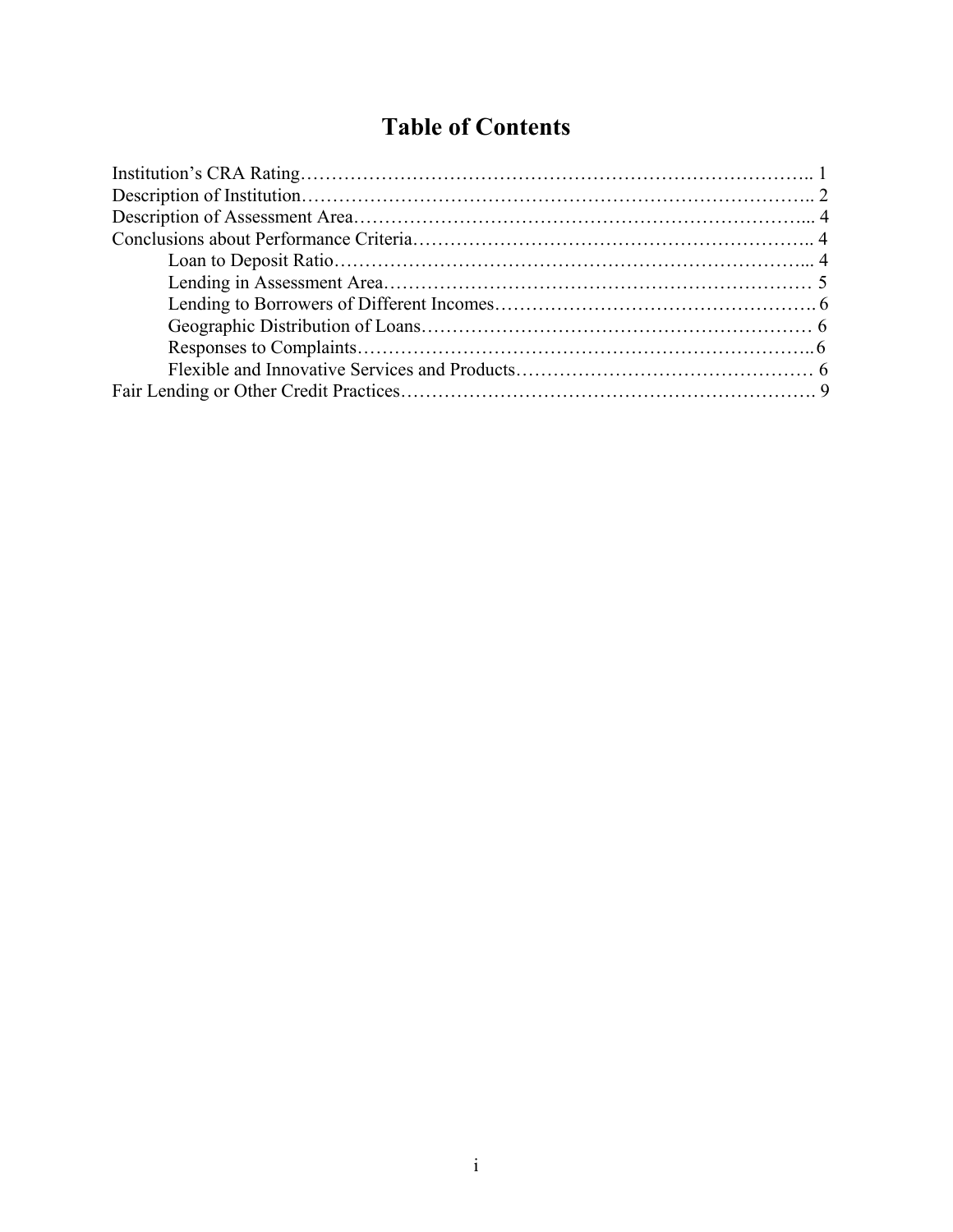## *INSTITUTION'S CRA RATING*

## **This institution is rated "Outstanding"**

- Fort Sill National Bank's (FSNB's) lending performance is outstanding given performance context issues. FSNB's lending focus is the military community. The bank makes a high volume of small consumer loans, most of which benefit low- and moderate-income military personnel.
- FSNB's distribution of loans to borrowers of different income levels is outstanding. A significant amount of the loans originated by FSNB are to borrowers of low- and moderateincomes.
- A majority of FSNB's loans have been extended to their military customer base.
- FSNB has developed a wide variety of innovative products and services, specifically designed to meet the banking needs of active and retired military personnel and their families, wherever they may be located throughout the world.
- The bank's loan-to-deposit ratio exceeds other similarly situated military oriented banks.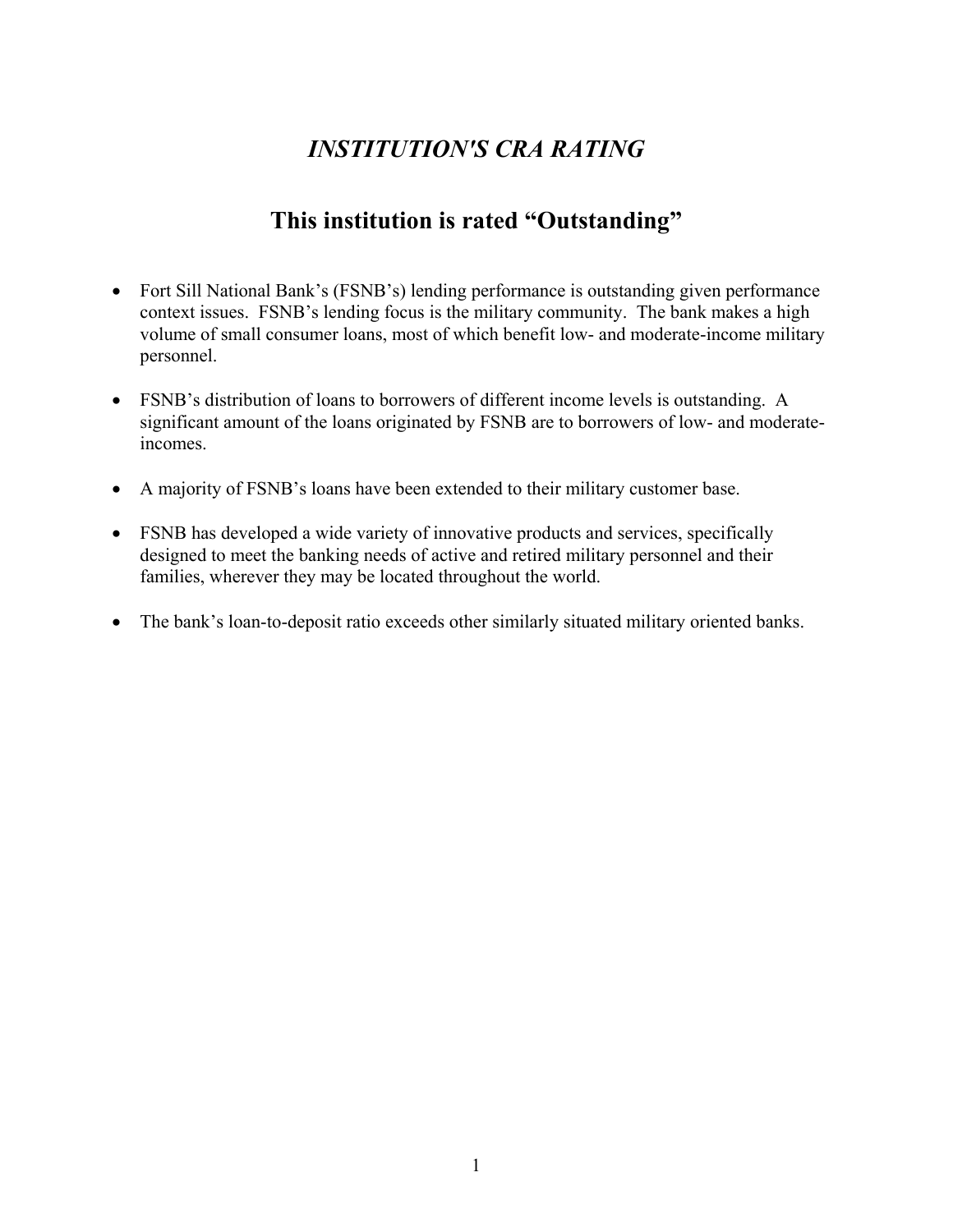## *DESCRIPTION OF INSTITUTION*

FSNB is a \$245 million dollar bank headquartered on the Fort Sill Army Post, located in Lawton, Oklahoma. FSNB is a subsidiary of J.R. Montgomery Bancorporation (JRMB). JRMB is a two-bank holding company, also headquartered in Lawton, Oklahoma. FSNB's affiliate bank is City National Bank, located in Lawton, Oklahoma, with total assets of \$177 million at December 31, 2003. FSNB operates a main office, in addition to 16 full-service branches, and two service centers throughout the United States, both on and off military installations. FSNB primarily serves the banking needs of the military community located on six military installations across the United States. The bank has branch facilities in Oklahoma, Texas, North Carolina, South Carolina, California, and Delaware.

FSNB's primary business focus is to provide a wide range of loan products and services to meet the needs of the military community. The military community consists of active duty or retired military and civil service personnel or their dependents serving or working on the military installations of Fort Sill, Oklahoma; Shepard Air Force Base, Wichita Falls; Texas, Marine Corps Recruit Depot, Paris Island, South Carolina; Dover Air Force Base, Dover, Delaware; Camp Lejeune/Camp Geiger/Camp Johnson/New River Air Station, and Fort Bragg, North Carolina; and Marine Air Ground Task Force Training Command, Twentynine Palms, California. FSNB has over 114 thousand deposit accounts. A predominant amount of the bank's deposit and loan accounts are to enlisted military personnel whose incomes are considered low in relation to the January 1, 2004 U.S. Median Family Income of \$63,278.

Since the last CRA review, dated February 17, 1998, FSNB has opened nine new banking facilities. One location was opened in Twentynine Palms, California, and eight locations in North Carolina. The following table depicts banking locations, including branches, and the number of Automated Teller Machines (ATMs) provided:

| <b>Military</b><br><b>Installations</b>                   | <b>Number of</b><br><b>Banking</b><br><b>Locations</b> | <b>Automated</b><br><b>Teller</b><br><b>Machines</b> |
|-----------------------------------------------------------|--------------------------------------------------------|------------------------------------------------------|
| Fort Sill Army Post, Lawton, Oklahoma                     | 4                                                      | 16                                                   |
| Sheppard Air Force Base, Wichita Falls, Texas             |                                                        | 10                                                   |
| Marine Corps Recruit Depot, Parris Island, South Carolina |                                                        |                                                      |
| Dover Air Force Base – Dover, Delaware                    | $\mathcal{D}_{\mathcal{L}}$                            |                                                      |
| Marine Corps Ground Combat Center -                       | 2                                                      | Q                                                    |
| Twentynine Palms, California                              |                                                        |                                                      |
| New River Marine Base - Jacksonville, North Carolina      | 8                                                      |                                                      |
| <b>Totals</b>                                             | 19                                                     |                                                      |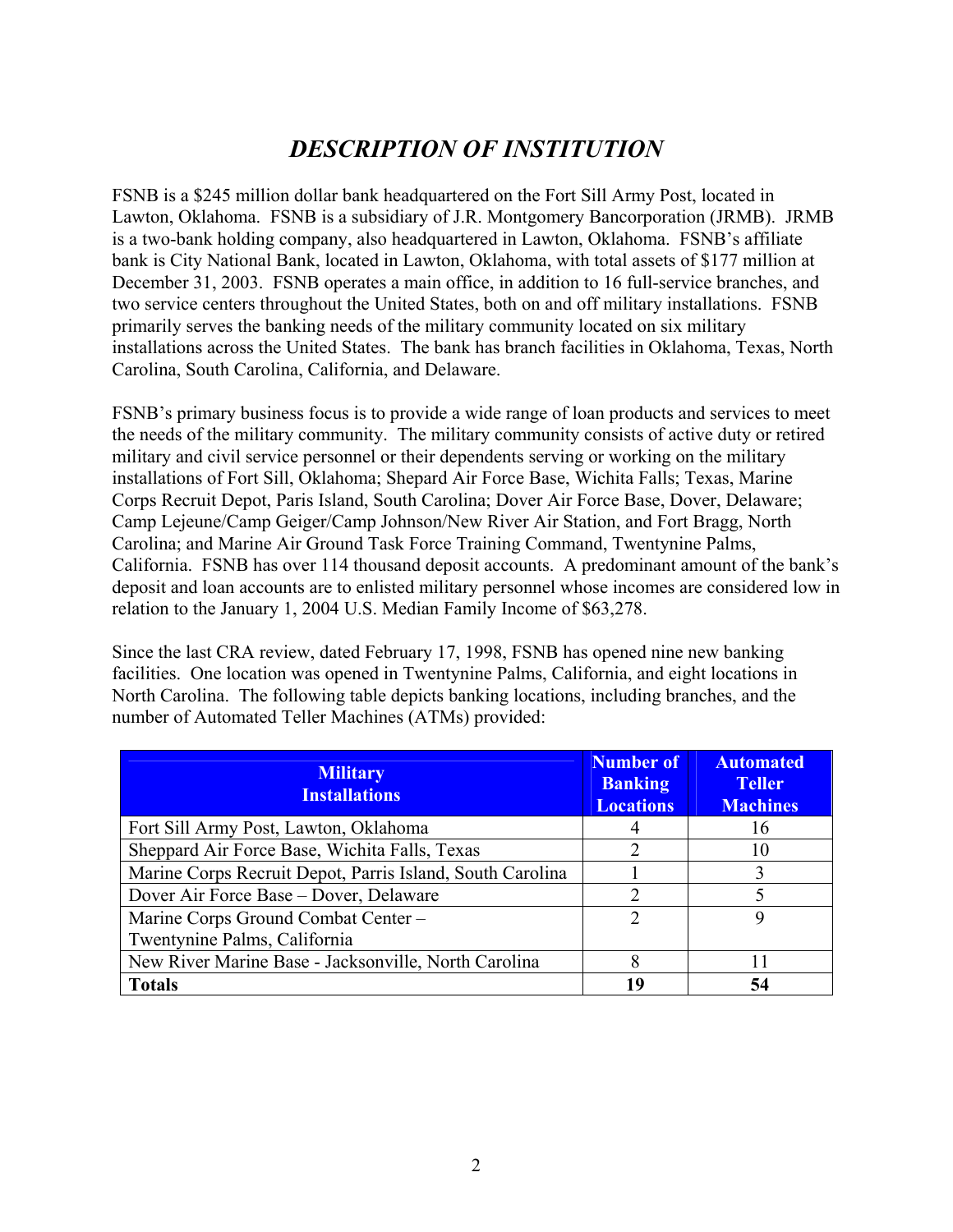As of December 31, 2003, the bank's total assets equaled \$245 million with Tier 1 capital of \$29 million. Loans totaled \$54 million and represent 22 percent of total assets. Approximately 50 percent of the bank's loans are consumer loans. The table below illustrates the banks distribution of loans by major loan types, as of December 31, 2003:

| <b>Loan Category</b>     | $\sqrt{6}$ (000s) | $\frac{0}{0}$ |
|--------------------------|-------------------|---------------|
| Consumer Loans           | 27,007            | 50%           |
| <b>Real Estate Loans</b> | 22,429            | 41%           |
| Commercial Loans         | 1,666             | 3%            |
| Other Loans              | 3,093             | 6%            |
| <b>Totals</b>            | \$54,195          | 100%          |

There are no legal, financial, or other factors impeding FSNB's ability to help meet the credit needs of its deposit base. FSNB was rated "Outstanding" at the previous CRA examination dated February 17, 1998.

A community contact was performed during the CRA review with the Director of Resource Management, who acts as the liaison between Fort Sill Army Post and the two financial institutions located on post (FSNB and a credit union). According to the contact, the on post financial institutions do a good job of being involved with the military community and providing needed banking services. The contact was particularly complementary of FSNB and the innovative and flexible credit and deposit products offered to meet the needs of enlisted personnel.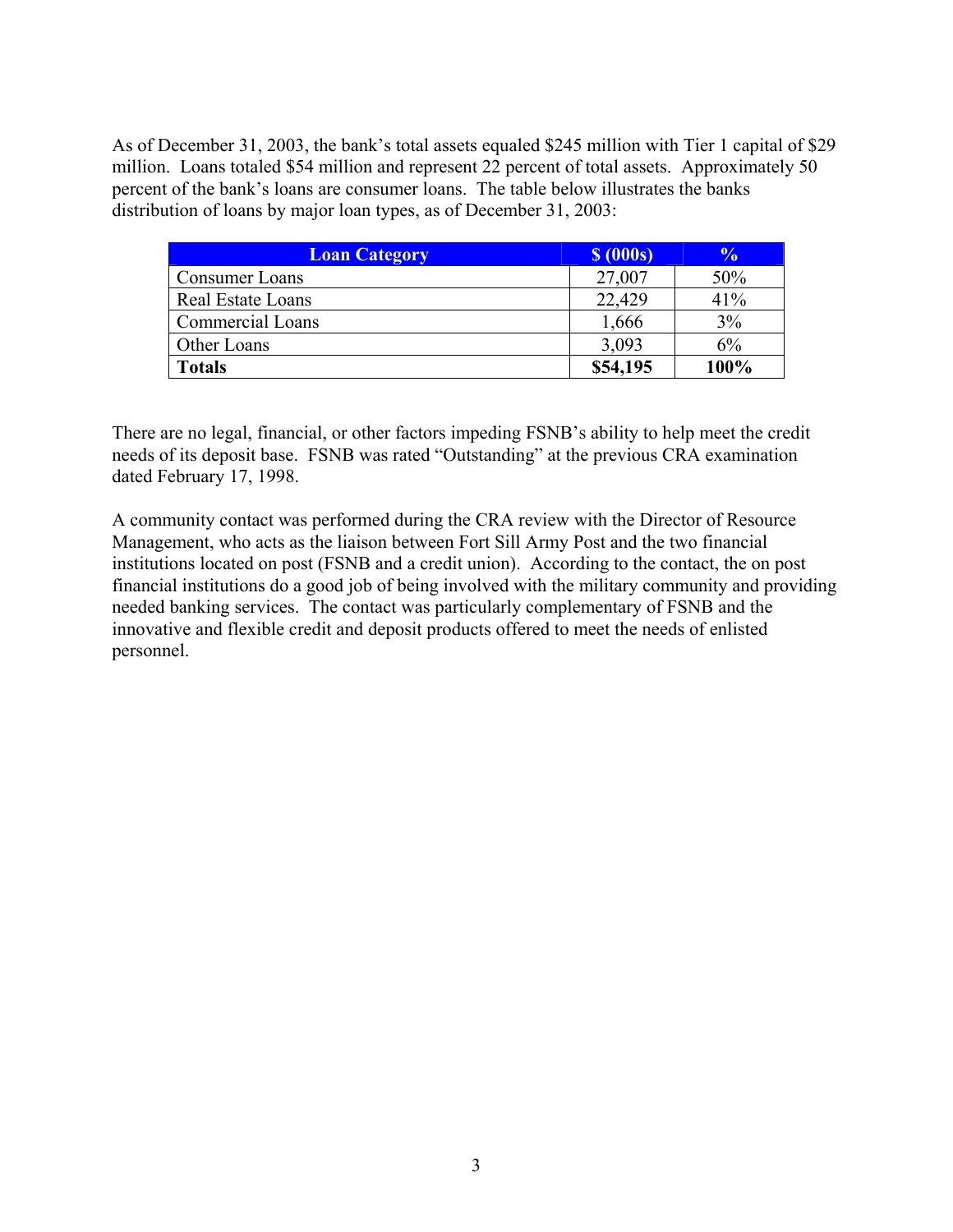## *DESCRIPTION OF THE ASSESSMENT AREA OF FORT SILL NATIONAL BANK*

FSNB defines its assessment area as all active or reserve military personnel and their dependents, retired military and civil service personnel throughout the world. The CRA regulation allows this option to banks whose business predominantly consists of serving the needs of military personnel or their dependents that are not located within a defined geographical area.

## *CONCLUSIONS ABOUT PERFORMANCE CRITERIA*

#### **Loan-to-Deposit Ratio**

FSNB's loan-to-deposit ratio is considered good in light of performance context issues. Because FSNB makes primarily small dollar consumer loans to the military community, more weight was placed on the number of loans originated than the dollar amount of loans. This approach provides a better indicator of the bank's lending performance.

Lending volume in terms of the number of loans made is outstanding. During 2002 and 2003, FSNB originated 8,396 and 7,427 loans totaling \$35 million and \$36 million, respectively. The average dollar amount of loans originated in 2003 was less than \$5 thousand. Of the 7,427 loans originated in 2003, 1,544 were Graduation Loans and 1,557 were Permanent Change of Station (PCS) and relocation loans. These are small, unsecured, low interest loans designed to benefit low-income military personnel. While originations in 2002 and 2003 represents a significant level of lending, originations are down considerably due to the troop deployment to the Middle East.

As illustrated in the table below, FSNB's loan-to-deposit ratio exceeds similarly situated military banks with total assets ranging from \$170 million to \$529 million. The average loan-to-deposit ratio for this group of banks was 21.50 percent.

| <b>Institution</b>                      | <b>Assets as</b><br>of<br>(9/30/03)<br>(000's) | <b>Average LTD</b><br><b>Ratio</b> |
|-----------------------------------------|------------------------------------------------|------------------------------------|
| <b>Eisenhower National Bank</b>         | \$170,567                                      | $15.23\%*$                         |
| Armed Forces Bank, National Association | \$528,965                                      | $23.30\%*$                         |
| Fort Hood National Bank                 | \$175,584                                      | 25.97%*                            |
| <b>Fort Sill National Bank*</b>         | \$245,660                                      | $35.12\%**$                        |

\*Quarterly average LTD ratio for the last four quarters.

\*\*Quarterly average LTD ratio since the prior CRA review.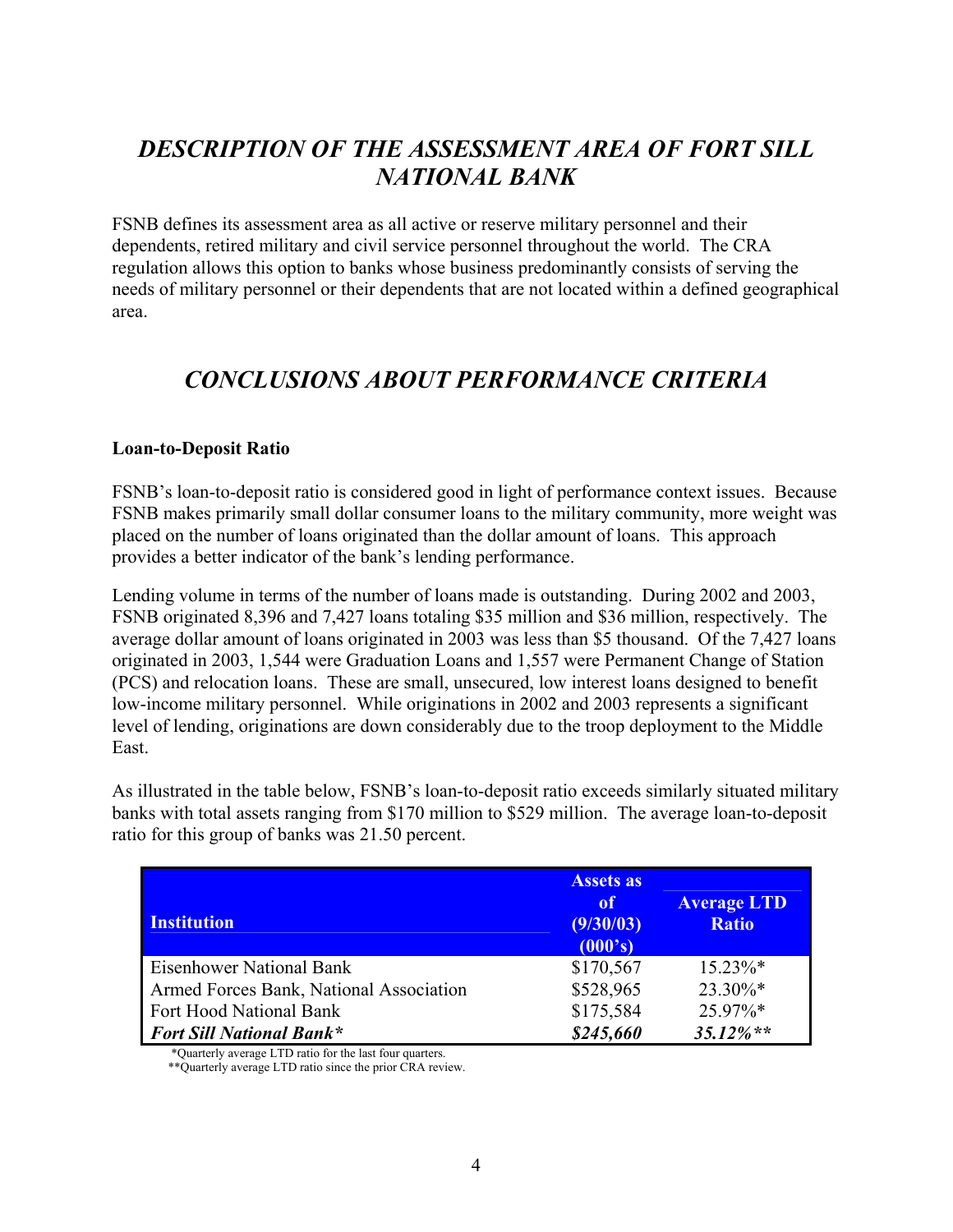#### **Lending in Assessment Area (i.e. Loans to Military Personnel, Active and Retired)**

FSNB has extended a majority of loans to active and retired military personnel and their families. Due to the bank's focus on originating small consumer loans to low-income military personnel, most weight is given to the number of consumer loans made versus the dollar amount of loans. Conversely, since commercial lending is not a primary focus of the bank, little weight is given to the bank's commercial loan distribution. The table below reflects the bank's distribution of loans to military and non-military personnel by the dollar amount and number of loans outstanding, as of December 31, 2003.

| <b>Loan Portfolio</b> |                          |               |       |               |          |                    |               |          |               |          |
|-----------------------|--------------------------|---------------|-------|---------------|----------|--------------------|---------------|----------|---------------|----------|
|                       | Number of Loans          |               |       |               |          | Dollar of Loans    |               |          |               |          |
| Loan Type             | Non-Military<br>Military |               |       |               | Military |                    | Non-Military  |          |               |          |
|                       | #                        | $\frac{0}{0}$ |       | $\frac{0}{0}$ | Total    | #                  | $\frac{0}{0}$ |          | $\frac{0}{0}$ | Total    |
| Consumer              | 4,758 65%                |               |       | $2,576$ 35%   |          | 7,334 \$16,277 65% |               | \$8,857  | 35%           | \$25,134 |
| Commercial            |                          | 266 25%       | 780   | 75%           | 1,046    | $$8,406$ 35%       |               | \$15,549 | 65%           | \$23,955 |
| <b>Totals</b>         | 5,024                    | 60%           | 3,356 | 40%           |          | $8,380$ \$24,683   | 50%           | \$24,406 | 50%           | \$49,089 |

The number and dollar volume of loans to the military have declined significantly in the last year due to the increased deployment of military troops throughout the world. Overall loan demand has declined somewhat since the last CRA examination as military installations were undergoing reductions in force prior to September 11, 2001.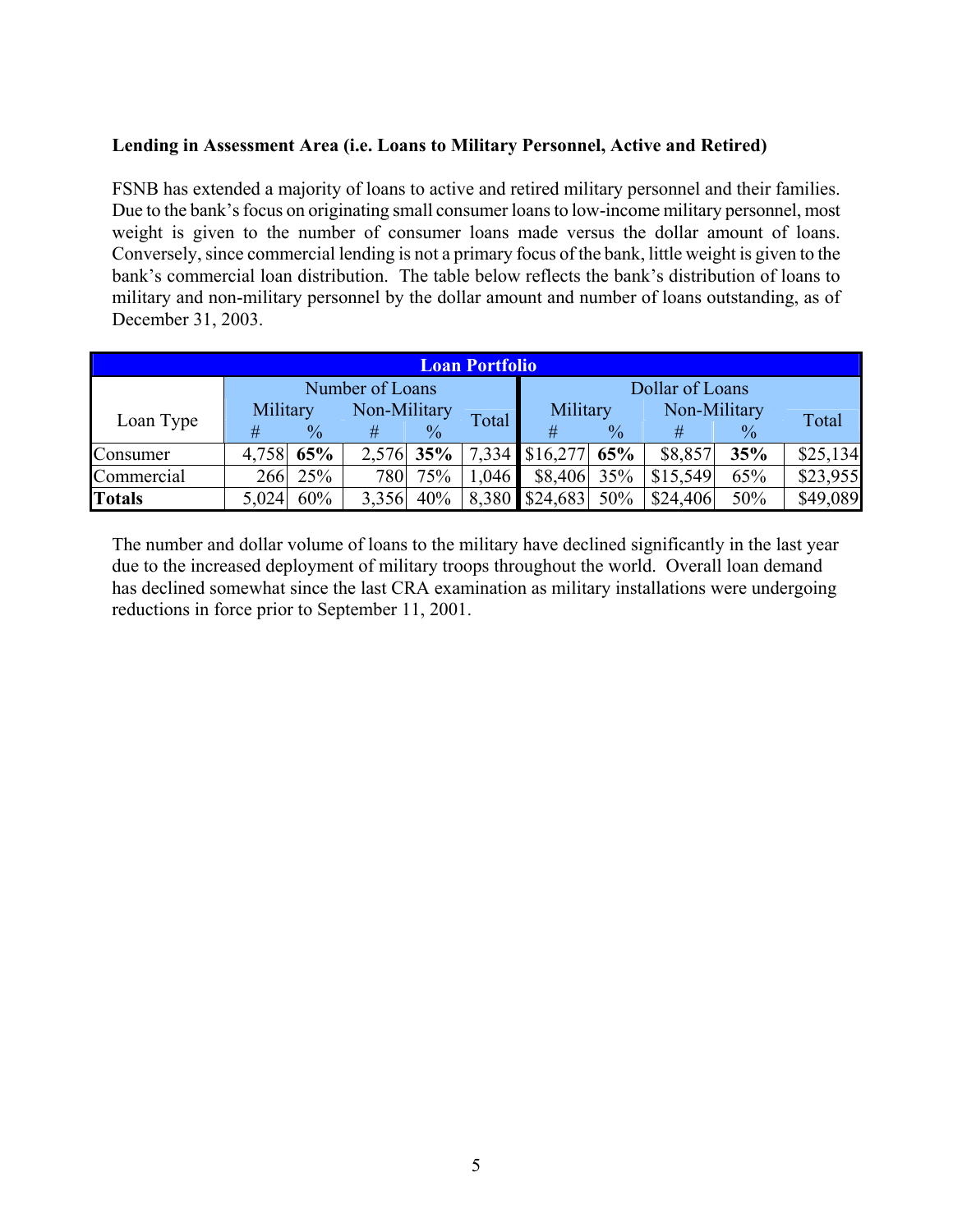#### **Lending to Borrowers of Different Incomes and to Businesses of Different Sizes**

The distribution of loans to borrowers of different income levels reflects outstanding performance. As illustrated in the table below, a significant percentage of the bank's loans, both by number and dollar volume, are made to borrowers with low- and moderate-incomes. This demonstrates FSNB's commitment to address the credit needs of their deposit base, particularly the credit needs of low- and moderate-income individuals. The following table reflects the bank's distribution of loans by the number and dollar volume of loans to active duty and retired military personnel by income category:

| <b>Borrower Distribution of Loans</b> |                  |            |                         |             |                  |           |                                       |           |
|---------------------------------------|------------------|------------|-------------------------|-------------|------------------|-----------|---------------------------------------|-----------|
|                                       | % to Low Income  |            | % to Moderate           |             |                  |           | % to Middle Income \% to Upper Income |           |
| Description                           | <b>Borrowers</b> |            | <b>Income Borrowers</b> |             | <b>Borrowers</b> |           | <b>Borrowers</b>                      |           |
|                                       | Number           | Dollars    | Number                  | Dollars     | Number           | Dollars   | Number                                | Dollars   |
|                                       |                  | (000s)     |                         | (000s)      |                  | (000s)    |                                       | (000s)    |
| <b>Total Loans</b>                    |                  |            |                         |             |                  |           |                                       |           |
| to Military                           | 67%              | 49%        | 28%                     | 36%         | $4\%$            | 10%       | $1\%$                                 | $5\%$     |
| Personnel                             | (3,356)          | (\$12,036) | (1, 393)                | $(\$8,818)$ | (207)            | (\$2,535) | (69)                                  | (\$1,294) |
| $(\#5,024)$                           |                  |            |                         |             |                  |           |                                       |           |
| $(\$24,683)$                          |                  |            |                         |             |                  |           |                                       |           |

\*\*\*Income levels were based on the January 1, 2004 U.S. Median Family Income of \$63,278

## *Geographic Distribution of Loans*

FSNB's assessment area is defined as its military deposit base; therefore, a geographical distribution analysis would not be meaningful.

### *Responses to Complaints*

No complaints concerning the Community Reinvestment Act have been received since the last examination of the bank on February 17, 1998.

### *Flexible and Innovative Services and Products*

FSNB has developed an extensive number of innovative products, services, and alternative delivery systems to meet the financial needs of the military community and enhance the availability of credit in locations throughout the world. As a result, these products and services had a positive affect on the bank's overall CRA rating. The following summarizes these programs: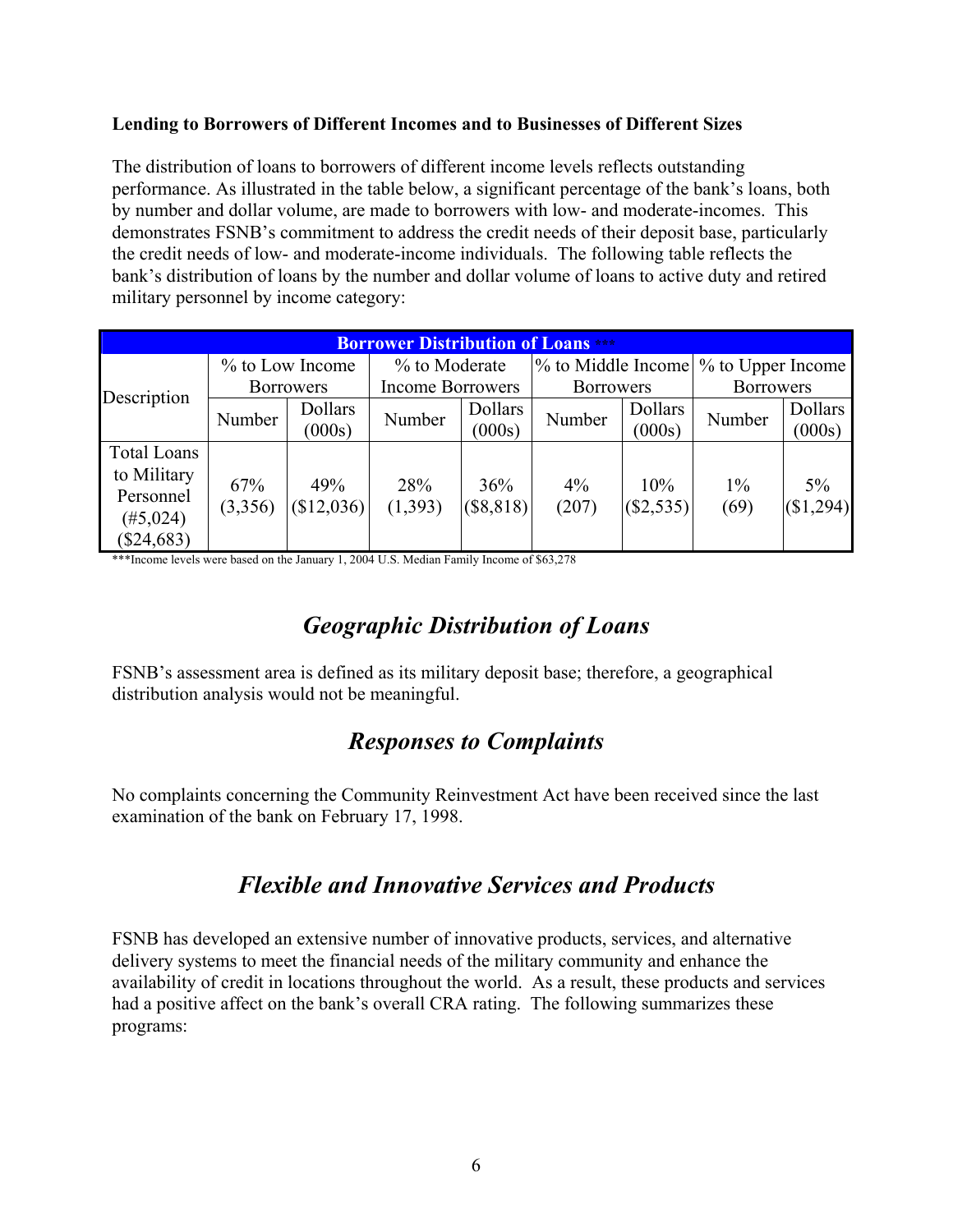### *Services*

#### **Welcome Center Office**

FSNB maintains a full-time office in the Fort Sill Welcome Center where incoming soldiers and families may open accounts, establish or transfer direct deposits and receive information concerning banking services.

#### **Deposit Accounts for Initial Entry Soldiers**

The bank sends employees, on an as needed basis, to reception battalions with the required documents to open new accounts and establish direct deposits. All incoming personnel are offered a free interest bearing career checking account (no monthly or per item fees, no minimum balance requirement, no opening or closing fees), a free ATM card, Internet Banking, and eight free checks. During 2003, 46,152 new accounts were opened. Accounts can be opened with a zero balance in order to transact direct deposits.

#### **On-site Out processing of Trainees**

Upon completion of basic training, FSNB provides several services to departing military personnel. Services include change of address cards, processing check reorders, and providing a packet of banking reference material. In addition, a general financial management briefing is offered, which addresses account management, ATM card usage, and how to avoid some common credit and banking problems.

#### **Special Pay Day Services for Trainees**

In order to accommodate trainees, FSNB increases staffing on paydays at branches located near training centers. This allows soldiers easier and faster access to purchase money orders, travelers checks, and the ability to make account inquiries and cash personal checks.

#### **"The Front Line" Internet Banking**

 A convenient way to access accounts online. A basic package is always free and allows customers to view account activity, transfer funds, balance their checkbook, and track deposits. The service is free with bill pay the first three months. The extended packages provide check images and unlimited bill pay for a small monthly fee. FSNB offers Bank Mail, which is a secure e-mail environment that allows customers to communicate with bank staff. The bank also offers online loan applications.

#### **Internet Website**

FSNB's Internet website provides valuable information on available services the bank offers, as well as, branch and proprietary ATM locations.

#### **Customer Call Center**

The center is staffed with live operators Monday thru Friday from 7:00 am to 7:00 pm, CST. On Saturdays, the center is open from 8:00 am to 1:00 pm, CST.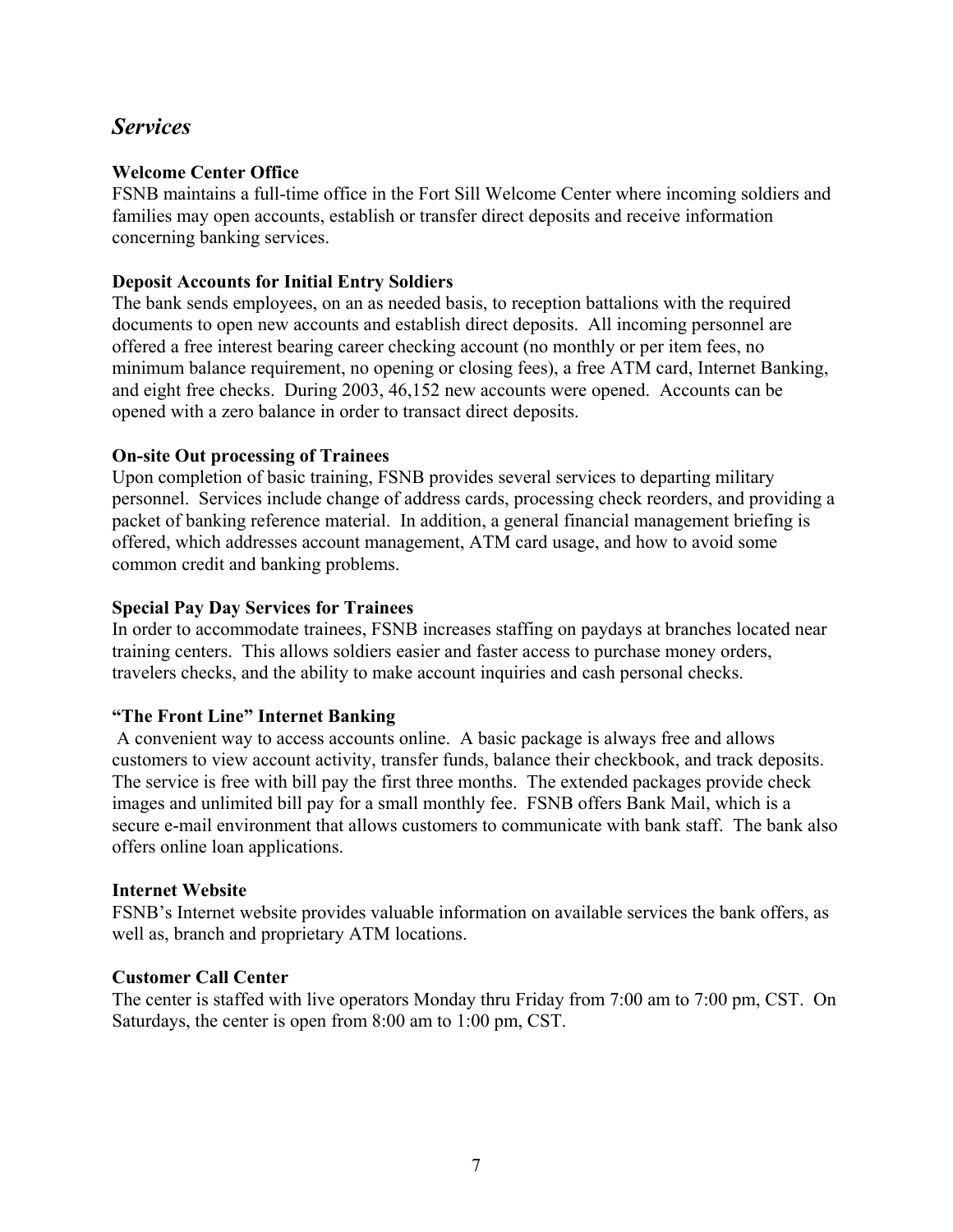#### **"PVT" Access**

Telephone response system that gives customers account information 24 hours a day, 7 days a week This assists in accessing account balance and history information on checking, savings, CDs, IRAs, and loan accounts.

#### **Automated Teller Machines (ATMs)**

FSNB provides 54 no-fee ATMs at various locations on or near military installations. FSNB's ATMs also process credit card advances on American Express, Discover, VISA, and MasterCard.

#### **Powers of Attorney**

FSNB processes Powers of Attorney, at no charge, for military personnel in order to assist in conducting banking transactions. To date, the bank has processed approximately 6,000 Powers of Attorneys.

### *Products*

#### **Graduation Loans**

During out-processing, FSNB offers graduating trainees a special Graduation Loan. The loan amount for a Basic Training graduate is \$250 and \$400 for an Advance Training graduate. Both loan products are unsecured and offered at the low rate of 5 percent. The only requirement for eligibility is proof of graduation. No application fee is required.

#### **Relocation and Permanent Change of Station (PCS) Loans**

FSNB offers special loans for incoming and outgoing soldiers. A Relocation loan is offered on an unsecured basis at a rate of 5 percent to incoming soldiers to Ft. Sill. A PCS loan is offered at a 10 percent rate and unsecured to soldiers being relocated to other military installations where FSNB has a branch location. Loans can be up to \$1,000 and are repayable in twelve monthly installments. No application fee is required.

#### **TeleLoans**

This service allows customers to call, toll free, from anywhere in the world to apply for a loan. This product was introduced in November 1997, and has since generated 7,205 loans totaling \$24 million.

#### **Career Checking**

An interest bearing checking account tailored to meet the soldier's needs. This account has no fees, no minimum balance, no "per item" fee, and a free ATM card. As of the date of this evaluation, the bank had 69,765 of these accounts, or 80 percent of the bank's demand deposit accounts.

#### **Overdraft Protection Program**

This program is available to all customers, however, is designed to assist soldiers with small average balances. Customers are allowed overdrafts up to \$200, and may increase depending on account history performance. Overdraft fees are \$14, which is significantly lower than the market rate.